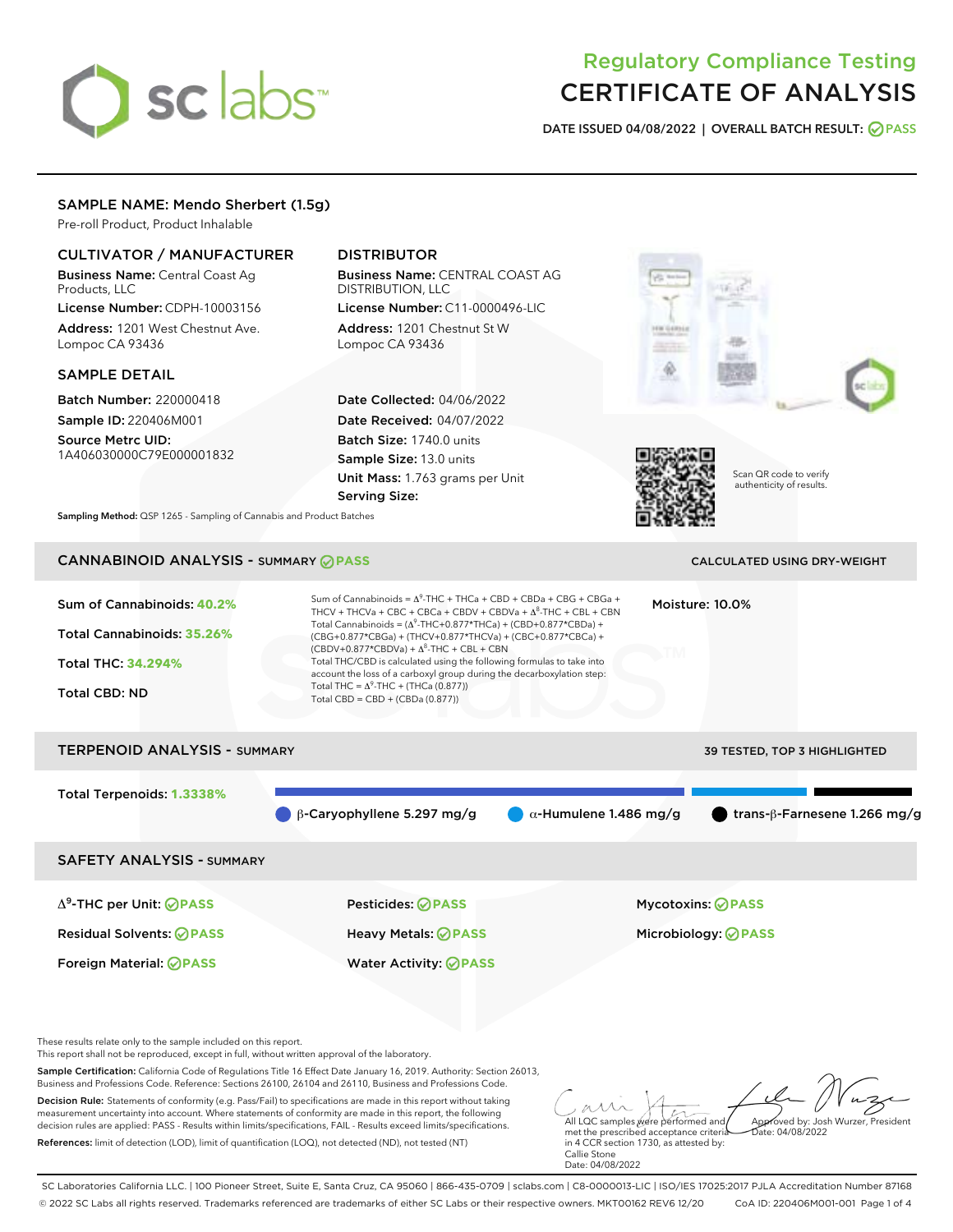



MENDO SHERBERT (1.5G) | DATE ISSUED 04/08/2022 | OVERALL BATCH RESULT:  $\bigcirc$  PASS

#### CANNABINOID TEST RESULTS - 04/08/2022 2 PASS

Tested by high-performance liquid chromatography with diode-array detection (HPLC-DAD). Calculated using Dry-Weight. **Method:** QSP 1157 - Analysis of Cannabinoids by HPLC-DAD

#### TOTAL CANNABINOIDS: **35.26%**

Total Cannabinoids (Total THC) + (Total CBD) + (Total CBG) + (Total THCV) + (Total CBC) +  $(Total$  CBDV) +  $\Delta$ <sup>8</sup>-THC + CBL + CBN

TOTAL THC: **34.294%** Total THC (Δ<sup>9</sup> -THC+0.877\*THCa)

TOTAL CBD: ND

Total CBD (CBD+0.877\*CBDa)

TOTAL CBG: 0.67% Total CBG (CBG+0.877\*CBGa)

TOTAL THCV: 0.146% Total THCV (THCV+0.877\*THCVa)

TOTAL CBC: 0.149% Total CBC (CBC+0.877\*CBCa)

TOTAL CBDV: ND Total CBDV (CBDV+0.877\*CBDVa)

| <b>COMPOUND</b> | LOD/LOQ<br>(mg/g)          | <b>MEASUREMENT</b><br><b>UNCERTAINTY</b><br>(mg/g) | <b>RESULT</b><br>(mg/g) | <b>RESULT</b><br>(%) |
|-----------------|----------------------------|----------------------------------------------------|-------------------------|----------------------|
| <b>THCa</b>     | 0.05 / 0.14                | ±7.821                                             | 391.04                  | 39.104               |
| <b>CBGa</b>     | 0.1/0.2                    | $\pm 0.31$                                         | 7.6                     | 0.76                 |
| <b>CBCa</b>     | 0.07 / 0.28                | ±0.065                                             | 1.70                    | 0.170                |
| <b>THCVa</b>    | 0.07/0.20                  | ±0.062                                             | 1.67                    | 0.167                |
| $\Delta^9$ -THC | 0.06 / 0.26                | N/A                                                | <b>ND</b>               | <b>ND</b>            |
| $\Delta^8$ -THC | 0.1 / 0.4                  | N/A                                                | <b>ND</b>               | <b>ND</b>            |
| <b>THCV</b>     | 0.1/0.2                    | N/A                                                | <b>ND</b>               | <b>ND</b>            |
| <b>CBD</b>      | 0.07/0.29                  | N/A                                                | <b>ND</b>               | <b>ND</b>            |
| <b>CBDa</b>     | 0.02/0.19                  | N/A                                                | <b>ND</b>               | <b>ND</b>            |
| <b>CBDV</b>     | 0.04/0.15                  | N/A                                                | <b>ND</b>               | <b>ND</b>            |
| <b>CBDVa</b>    | 0.03/0.53                  | N/A                                                | <b>ND</b>               | <b>ND</b>            |
| <b>CBG</b>      | 0.06/0.19                  | N/A                                                | <b>ND</b>               | <b>ND</b>            |
| <b>CBL</b>      | 0.06 / 0.24                | N/A                                                | <b>ND</b>               | <b>ND</b>            |
| <b>CBN</b>      | 0.1/0.3                    | N/A                                                | <b>ND</b>               | <b>ND</b>            |
| <b>CBC</b>      | 0.2 / 0.5                  | N/A                                                | <b>ND</b>               | <b>ND</b>            |
|                 | <b>SUM OF CANNABINOIDS</b> |                                                    | 402.0 mg/g              | 40.2%                |

#### **UNIT MASS: 1.763 grams per Unit**

| $\Delta^9$ -THC per Unit               | 1100 per-package limit | <b>ND</b>       | <b>PASS</b> |
|----------------------------------------|------------------------|-----------------|-------------|
| <b>Total THC per Unit</b>              |                        | 604.60 mg/unit  |             |
| <b>CBD per Unit</b>                    |                        | <b>ND</b>       |             |
| <b>Total CBD per Unit</b>              |                        | <b>ND</b>       |             |
| <b>Sum of Cannabinoids</b><br>per Unit |                        | 708.7 mg/unit   |             |
| <b>Total Cannabinoids</b><br>per Unit  |                        | $621.6$ mg/unit |             |

#### **MOISTURE TEST RESULT**

10.0% Tested 04/07/2022 Method: QSP 1224 - Loss on Drying (Moisture)

#### TERPENOID TEST RESULTS - 04/08/2022

Terpene analysis utilizing gas chromatography-flame ionization detection (GC-FID). **Method:** QSP 1192 - Analysis of Terpenoids by GC-FID

| <b>COMPOUND</b>         | LOD/LOQ<br>(mg/g) | <b>MEASUREMENT</b><br><b>UNCERTAINTY</b><br>(mg/g) | <b>RESULT</b><br>(mg/g)                         | <b>RESULT</b><br>(%) |
|-------------------------|-------------------|----------------------------------------------------|-------------------------------------------------|----------------------|
| β-Caryophyllene         | 0.004 / 0.012     | ±0.1467                                            | 5.297                                           | 0.5297               |
| $\alpha$ -Humulene      | 0.009/0.029       | ±0.0372                                            | 1.486                                           | 0.1486               |
| trans-ß-Farnesene       | 0.008 / 0.025     | ±0.0349                                            | 1.266                                           | 0.1266               |
| Limonene                | 0.005 / 0.016     | ±0.0131                                            | 1.180                                           | 0.1180               |
| Linalool                | 0.009 / 0.032     | ±0.0325                                            | 1.098                                           | 0.1098               |
| <b>Myrcene</b>          | 0.008 / 0.025     | ±0.0074                                            | 0.737                                           | 0.0737               |
| <b>Terpineol</b>        | 0.009 / 0.031     | ±0.0213                                            | 0.445                                           | 0.0445               |
| Fenchol                 | 0.010 / 0.034     | ±0.0133                                            | 0.443                                           | 0.0443               |
| Caryophyllene<br>Oxide  | 0.010 / 0.033     | ±0.0069                                            | 0.193                                           | 0.0193               |
| Nerolidol               | 0.006 / 0.019     | ±0.0085                                            | 0.173                                           | 0.0173               |
| β-Pinene                | 0.004 / 0.014     | ±0.0013                                            | 0.147                                           | 0.0147               |
| $\alpha$ -Cedrene       | 0.005 / 0.016     | ±0.0031                                            | 0.133                                           | 0.0133               |
| Terpinolene             | 0.008 / 0.026     | ±0.0021                                            | 0.130                                           | 0.0130               |
| <b>B-Ocimene</b>        | 0.006 / 0.020     | ±0.0024                                            | 0.098                                           | 0.0098               |
| Borneol                 | 0.005 / 0.016     | ±0.0031                                            | 0.094                                           | 0.0094               |
| $\alpha$ -Bisabolol     | 0.008 / 0.026     | ±0.0037                                            | 0.090                                           | 0.0090               |
| $\alpha$ -Pinene        | 0.005 / 0.017     | ±0.0005                                            | 0.074                                           | 0.0074               |
| Guaiol                  | 0.009 / 0.030     | ±0.0024                                            | 0.066                                           | 0.0066               |
| Citronellol             | 0.003 / 0.010     | ±0.0024                                            | 0.062                                           | 0.0062               |
| Fenchone                | 0.009 / 0.028     | ±0.0011                                            | 0.049                                           | 0.0049               |
| Valencene               | 0.009 / 0.030     | ±0.0024                                            | 0.044                                           | 0.0044               |
| Geraniol                | 0.002 / 0.007     | ±0.0011                                            | 0.033                                           | 0.0033               |
| Camphene                | 0.005 / 0.015     | N/A                                                | <loq< th=""><th><loq< th=""></loq<></th></loq<> | <loq< th=""></loq<>  |
| $\gamma$ -Terpinene     | 0.006 / 0.018     | N/A                                                | $<$ LOQ                                         | $<$ LOQ              |
| Sabinene Hydrate        | 0.006 / 0.022     | N/A                                                | <loq< th=""><th><loq< th=""></loq<></th></loq<> | <loq< th=""></loq<>  |
| Nerol                   | 0.003 / 0.011     | N/A                                                | <loq< th=""><th><loq< th=""></loq<></th></loq<> | <loq< th=""></loq<>  |
| Sabinene                | 0.004 / 0.014     | N/A                                                | ND                                              | <b>ND</b>            |
| $\alpha$ -Phellandrene  | 0.006 / 0.020     | N/A                                                | ND                                              | <b>ND</b>            |
| $\Delta^3$ -Carene      | 0.005 / 0.018     | N/A                                                | ND                                              | ND                   |
| $\alpha$ -Terpinene     | 0.005 / 0.017     | N/A                                                | <b>ND</b>                                       | <b>ND</b>            |
| p-Cymene                | 0.005 / 0.016     | N/A                                                | ND                                              | ND                   |
| Eucalyptol              | 0.006 / 0.018     | N/A                                                | ND                                              | <b>ND</b>            |
| Isopulegol              | 0.005 / 0.016     | N/A                                                | ND                                              | <b>ND</b>            |
| Camphor                 | 0.006 / 0.019     | N/A                                                | <b>ND</b>                                       | <b>ND</b>            |
| Isoborneol              | 0.004 / 0.012     | N/A                                                | <b>ND</b>                                       | ND                   |
| Menthol                 | 0.008 / 0.025     | N/A                                                | ND                                              | ND                   |
| Pulegone                | 0.003 / 0.011     | N/A                                                | <b>ND</b>                                       | <b>ND</b>            |
| <b>Geranyl Acetate</b>  | 0.004 / 0.014     | N/A                                                | ND                                              | ND                   |
| Cedrol                  | 0.008 / 0.027     | N/A                                                | <b>ND</b>                                       | ND                   |
| <b>TOTAL TERPENOIDS</b> |                   |                                                    | 13.338 mg/g                                     | 1.3338%              |

SC Laboratories California LLC. | 100 Pioneer Street, Suite E, Santa Cruz, CA 95060 | 866-435-0709 | sclabs.com | C8-0000013-LIC | ISO/IES 17025:2017 PJLA Accreditation Number 87168 © 2022 SC Labs all rights reserved. Trademarks referenced are trademarks of either SC Labs or their respective owners. MKT00162 REV6 12/20 CoA ID: 220406M001-001 Page 2 of 4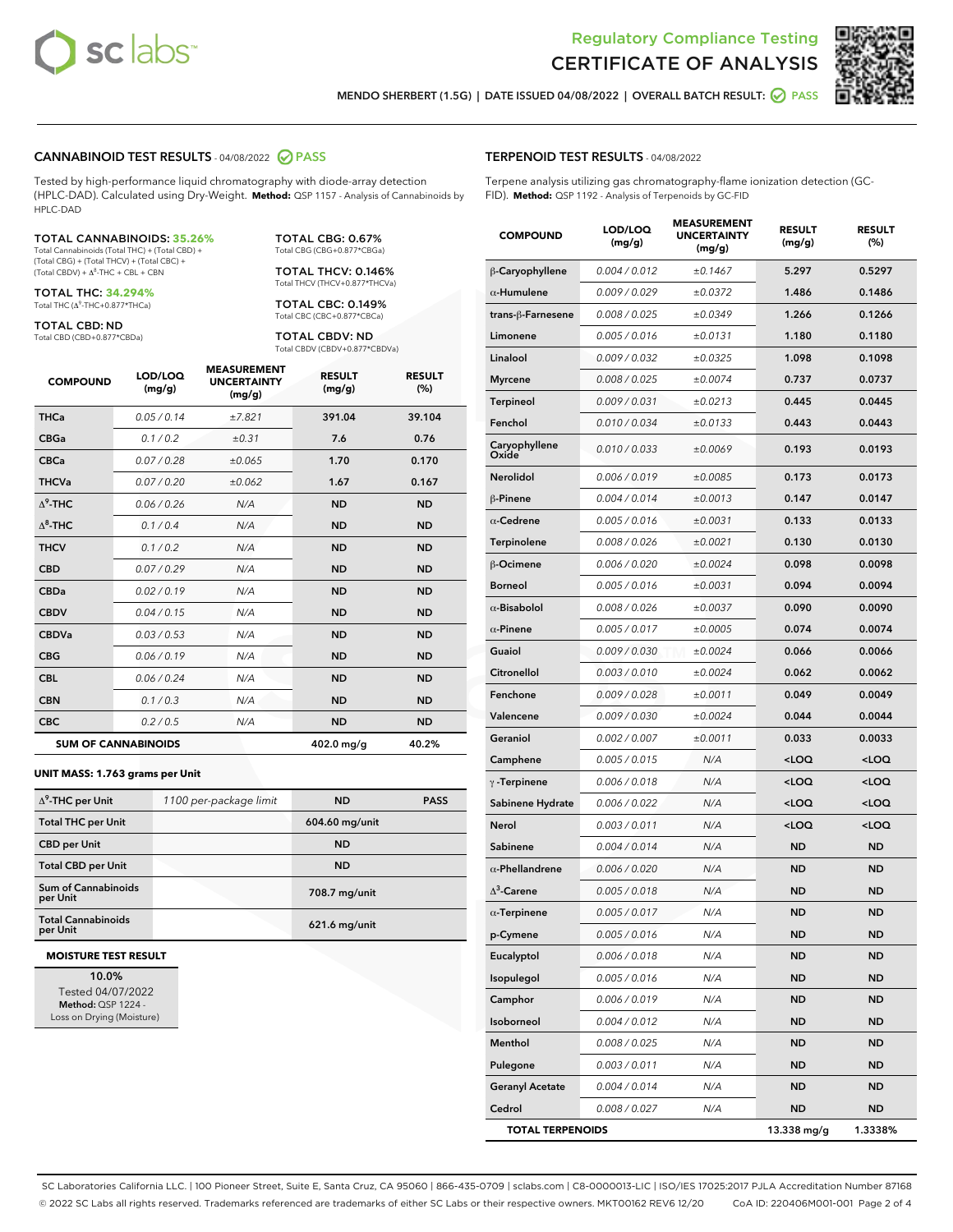



MENDO SHERBERT (1.5G) | DATE ISSUED 04/08/2022 | OVERALL BATCH RESULT: ☑ PASS

# CATEGORY 1 PESTICIDE TEST RESULTS - 04/08/2022 2 PASS

Pesticide and plant growth regulator analysis utilizing high-performance liquid chromatography-mass spectrometry (HPLC-MS) or gas chromatography-mass spectrometry (GC-MS). \*GC-MS utilized where indicated. **Method:** QSP 1212 - Analysis of Pesticides and Mycotoxins by LC-MS or QSP 1213 - Analysis of Pesticides by GC-MS

| <b>COMPOUND</b>             | LOD/LOQ<br>$(\mu g/g)$ | <b>ACTION</b><br><b>LIMIT</b><br>$(\mu g/g)$ | <b>MEASUREMENT</b><br><b>UNCERTAINTY</b><br>$(\mu g/g)$ | <b>RESULT</b><br>$(\mu g/g)$ | <b>RESULT</b> |
|-----------------------------|------------------------|----------------------------------------------|---------------------------------------------------------|------------------------------|---------------|
| Aldicarb                    | 0.03 / 0.08            | $\ge$ LOD                                    | N/A                                                     | <b>ND</b>                    | <b>PASS</b>   |
| Carbofuran                  | 0.02 / 0.05            | $\ge$ LOD                                    | N/A                                                     | <b>ND</b>                    | <b>PASS</b>   |
| Chlordane*                  | 0.03 / 0.08            | $\ge$ LOD                                    | N/A                                                     | <b>ND</b>                    | <b>PASS</b>   |
| Chlorfenapyr*               | 0.03/0.10              | $\ge$ LOD                                    | N/A                                                     | <b>ND</b>                    | <b>PASS</b>   |
| Chlorpyrifos                | 0.02/0.06              | $\ge$ LOD                                    | N/A                                                     | <b>ND</b>                    | <b>PASS</b>   |
| Coumaphos                   | 0.02 / 0.07            | $\geq$ LOD                                   | N/A                                                     | <b>ND</b>                    | <b>PASS</b>   |
| Daminozide                  | 0.02 / 0.07            | $>$ LOD                                      | N/A                                                     | <b>ND</b>                    | <b>PASS</b>   |
| <b>Dichlorvos</b><br>(DDVP) | 0.03/0.09              | $\ge$ LOD                                    | N/A                                                     | <b>ND</b>                    | <b>PASS</b>   |
| Dimethoate                  | 0.03/0.08              | $>$ LOD                                      | N/A                                                     | <b>ND</b>                    | <b>PASS</b>   |
| Ethoprophos                 | 0.03/0.10              | $\ge$ LOD                                    | N/A                                                     | <b>ND</b>                    | <b>PASS</b>   |
| Etofenprox                  | 0.02 / 0.06            | $\geq$ LOD                                   | N/A                                                     | <b>ND</b>                    | <b>PASS</b>   |
| Fenoxycarb                  | 0.03/0.08              | $>$ LOD                                      | N/A                                                     | <b>ND</b>                    | <b>PASS</b>   |
| Fipronil                    | 0.03 / 0.08            | $\ge$ LOD                                    | N/A                                                     | <b>ND</b>                    | <b>PASS</b>   |
| Imazalil                    | 0.02 / 0.06            | $>$ LOD                                      | N/A                                                     | <b>ND</b>                    | <b>PASS</b>   |
| <b>Methiocarb</b>           | 0.02 / 0.07            | $\ge$ LOD                                    | N/A                                                     | <b>ND</b>                    | <b>PASS</b>   |
| Parathion-methyl            | 0.03/0.10              | $\geq$ LOD                                   | N/A                                                     | <b>ND</b>                    | <b>PASS</b>   |
| <b>Mevinphos</b>            | 0.03/0.09              | $\ge$ LOD                                    | N/A                                                     | <b>ND</b>                    | <b>PASS</b>   |
| Paclobutrazol               | 0.02 / 0.05            | $\ge$ LOD                                    | N/A                                                     | <b>ND</b>                    | <b>PASS</b>   |
| Propoxur                    | 0.03/0.09              | $\ge$ LOD                                    | N/A                                                     | <b>ND</b>                    | <b>PASS</b>   |
| Spiroxamine                 | 0.03 / 0.08            | $\ge$ LOD                                    | N/A                                                     | <b>ND</b>                    | <b>PASS</b>   |
| Thiacloprid                 | 0.03/0.10              | $>$ LOD                                      | N/A                                                     | <b>ND</b>                    | <b>PASS</b>   |

# CATEGORY 2 PESTICIDE TEST RESULTS - 04/08/2022 @ PASS

| <b>COMPOUND</b>          | LOD/LOQ<br>$(\mu g/g)$ | <b>ACTION</b><br><b>LIMIT</b><br>$(\mu g/g)$ | <b>MEASUREMENT</b><br><b>UNCERTAINTY</b><br>$(\mu g/g)$ | <b>RESULT</b><br>$(\mu g/g)$ | <b>RESULT</b> |
|--------------------------|------------------------|----------------------------------------------|---------------------------------------------------------|------------------------------|---------------|
| Abamectin                | 0.03/0.10              | 0.1                                          | N/A                                                     | <b>ND</b>                    | <b>PASS</b>   |
| Acephate                 | 0.02/0.07              | 0.1                                          | N/A                                                     | <b>ND</b>                    | <b>PASS</b>   |
| Acequinocyl              | 0.02/0.07              | 0.1                                          | N/A                                                     | <b>ND</b>                    | <b>PASS</b>   |
| Acetamiprid              | 0.02/0.05              | 0.1                                          | N/A                                                     | <b>ND</b>                    | <b>PASS</b>   |
| Azoxystrobin             | 0.02 / 0.07            | 0.1                                          | N/A                                                     | <b>ND</b>                    | <b>PASS</b>   |
| <b>Bifenazate</b>        | 0.01/0.04              | 0.1                                          | N/A                                                     | <b>ND</b>                    | <b>PASS</b>   |
| <b>Bifenthrin</b>        | 0.02 / 0.05            | 3                                            | N/A                                                     | <b>ND</b>                    | <b>PASS</b>   |
| <b>Boscalid</b>          | 0.03/0.09              | 0.1                                          | N/A                                                     | <b>ND</b>                    | <b>PASS</b>   |
| Captan                   | 0.19/0.57              | 0.7                                          | N/A                                                     | <b>ND</b>                    | <b>PASS</b>   |
| Carbaryl                 | 0.02/0.06              | 0.5                                          | N/A                                                     | <b>ND</b>                    | <b>PASS</b>   |
| Chlorantranilip-<br>role | 0.04/0.12              | 10                                           | N/A                                                     | <b>ND</b>                    | <b>PASS</b>   |
| Clofentezine             | 0.03/0.09              | 0.1                                          | N/A                                                     | <b>ND</b>                    | <b>PASS</b>   |

# CATEGORY 2 PESTICIDE TEST RESULTS - 04/08/2022 continued

| <b>COMPOUND</b>               | LOD/LOQ<br>(µg/g) | <b>ACTION</b><br><b>LIMIT</b><br>(µg/g) | <b>MEASUREMENT</b><br><b>UNCERTAINTY</b><br>(µg/g) | <b>RESULT</b><br>(µg/g) | <b>RESULT</b> |
|-------------------------------|-------------------|-----------------------------------------|----------------------------------------------------|-------------------------|---------------|
| Cyfluthrin                    | 0.12 / 0.38       | $\overline{c}$                          | N/A                                                | <b>ND</b>               | <b>PASS</b>   |
| Cypermethrin                  | 0.11 / 0.32       | $\mathcal{I}$                           | N/A                                                | <b>ND</b>               | <b>PASS</b>   |
| <b>Diazinon</b>               | 0.02 / 0.05       | 0.1                                     | N/A                                                | <b>ND</b>               | <b>PASS</b>   |
| Dimethomorph                  | 0.03 / 0.09       | 2                                       | N/A                                                | <b>ND</b>               | <b>PASS</b>   |
| Etoxazole                     | 0.02 / 0.06       | 0.1                                     | N/A                                                | ND                      | <b>PASS</b>   |
| Fenhexamid                    | 0.03 / 0.09       | 0.1                                     | N/A                                                | <b>ND</b>               | <b>PASS</b>   |
| Fenpyroximate                 | 0.02 / 0.06       | 0.1                                     | N/A                                                | <b>ND</b>               | <b>PASS</b>   |
| Flonicamid                    | 0.03/0.10         | 0.1                                     | N/A                                                | <b>ND</b>               | <b>PASS</b>   |
| Fludioxonil                   | 0.03/0.10         | 0.1                                     | N/A                                                | <b>ND</b>               | <b>PASS</b>   |
| Hexythiazox                   | 0.02 / 0.07       | 0.1                                     | N/A                                                | <b>ND</b>               | <b>PASS</b>   |
| Imidacloprid                  | 0.04 / 0.11       | 5                                       | N/A                                                | <b>ND</b>               | <b>PASS</b>   |
| Kresoxim-methyl               | 0.02 / 0.07       | 0.1                                     | N/A                                                | <b>ND</b>               | <b>PASS</b>   |
| Malathion                     | 0.03 / 0.09       | 0.5                                     | N/A                                                | <b>ND</b>               | <b>PASS</b>   |
| Metalaxyl                     | 0.02 / 0.07       | $\overline{c}$                          | N/A                                                | <b>ND</b>               | <b>PASS</b>   |
| Methomyl                      | 0.03 / 0.10       | $\mathcal{I}$                           | N/A                                                | ND                      | <b>PASS</b>   |
| Myclobutanil                  | 0.03 / 0.09       | 0.1                                     | N/A                                                | <b>ND</b>               | <b>PASS</b>   |
| Naled                         | 0.02 / 0.07       | 0.1                                     | N/A                                                | <b>ND</b>               | <b>PASS</b>   |
| Oxamyl                        | 0.04 / 0.11       | 0.5                                     | N/A                                                | <b>ND</b>               | <b>PASS</b>   |
| Pentachloronitro-<br>benzene* | 0.03 / 0.09       | 0.1                                     | N/A                                                | <b>ND</b>               | <b>PASS</b>   |
| Permethrin                    | 0.04 / 0.12       | 0.5                                     | N/A                                                | <b>ND</b>               | <b>PASS</b>   |
| Phosmet                       | 0.03 / 0.10       | 0.1                                     | N/A                                                | ND                      | <b>PASS</b>   |
| Piperonyl<br><b>Butoxide</b>  | 0.02 / 0.07       | 3                                       | N/A                                                | <b>ND</b>               | <b>PASS</b>   |
| Prallethrin                   | 0.03 / 0.08       | 0.1                                     | N/A                                                | <b>ND</b>               | <b>PASS</b>   |
| Propiconazole                 | 0.02 / 0.07       | 0.1                                     | N/A                                                | <b>ND</b>               | <b>PASS</b>   |
| Pyrethrins                    | 0.04 / 0.12       | 0.5                                     | N/A                                                | <b>ND</b>               | <b>PASS</b>   |
| Pyridaben                     | 0.02 / 0.07       | 0.1                                     | N/A                                                | <b>ND</b>               | <b>PASS</b>   |
| Spinetoram                    | 0.02 / 0.07       | 0.1                                     | N/A                                                | <b>ND</b>               | <b>PASS</b>   |
| Spinosad                      | 0.02 / 0.07       | 0.1                                     | N/A                                                | <b>ND</b>               | <b>PASS</b>   |
| Spiromesifen                  | 0.02 / 0.05       | 0.1                                     | N/A                                                | <b>ND</b>               | <b>PASS</b>   |
| Spirotetramat                 | 0.02 / 0.06       | 0.1                                     | N/A                                                | <b>ND</b>               | <b>PASS</b>   |
| Tebuconazole                  | 0.02 / 0.07       | 0.1                                     | N/A                                                | <b>ND</b>               | <b>PASS</b>   |
| Thiamethoxam                  | 0.03 / 0.10       | 5                                       | N/A                                                | <b>ND</b>               | <b>PASS</b>   |
| Trifloxystrobin               | 0.03 / 0.08       | 0.1                                     | N/A                                                | <b>ND</b>               | <b>PASS</b>   |

SC Laboratories California LLC. | 100 Pioneer Street, Suite E, Santa Cruz, CA 95060 | 866-435-0709 | sclabs.com | C8-0000013-LIC | ISO/IES 17025:2017 PJLA Accreditation Number 87168 © 2022 SC Labs all rights reserved. Trademarks referenced are trademarks of either SC Labs or their respective owners. MKT00162 REV6 12/20 CoA ID: 220406M001-001 Page 3 of 4